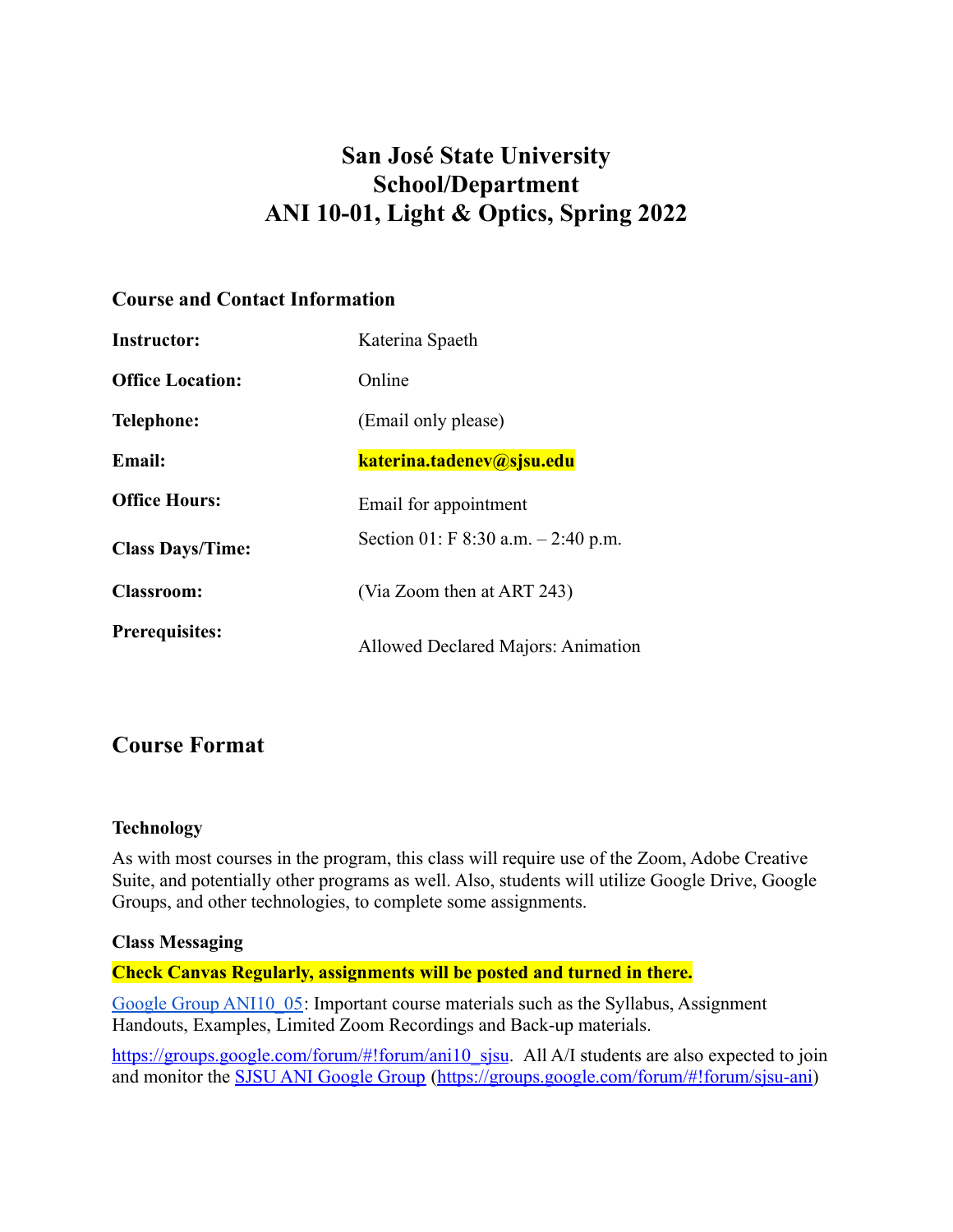for important announcements to our majors. Students are responsible for regularly checking email for class messages.

# **Course Description**

*An investigation into the physical properties of light and optics relevant to the visualization of artwork for the screen arts industry.*

#### **Course Learning Outcomes**

- 1. Understanding the way light works and how physics relates to art.
- 2. Comfort in constructing and shading simple as well as complex forms.
	- a. Perspective and Spatial Thinking
	- b. Understanding of light vs. shadow.
- 3. Storytelling with art.
	- a. Forms of contrast and Composition.
- 4. Building art habits for mental serenity, motivation and ultimate success.
	- a. Understanding how to get the most out of feedback loops.
	- b. Building a support system amongst your peers. Building good art habits together.
	- c. Building efficient art processes to minimize frustration.

# Required Texts/Readings

# **Textbook**

*No required text for this course, however students are expected to consult various books, websites and blogs to supplement their education. YOU WILL MAKE A TEXTBOOK.*

# **Suggested Readings (Art Skills)**

- *● [Color and Light](https://www.amazon.com/Color-Light-Realist-Painter-Gurney/dp/0740797719/ref=sr_1_2?dchild=1&keywords=james+gurney&qid=1618163201&s=books&sr=1-2) by [James Gurney](http://jamesgurney.com/site/)*
- *● [Imaginative Realism](https://www.amazon.com/Imaginative-Realism-Paint-Doesnt-Gurney/dp/0740785508/ref=sr_1_3?dchild=1&keywords=james+gurney&qid=1618163234&s=books&sr=1-3) by James Gurney*
- *● [How to Draw](https://www.amazon.com/Scott-Robertson-How-Draw-%E3%80%902018%E3%80%91/dp/B07JKXRNCC) by [Scott Robertson](https://cargocollective.com/drawthrough/Welcome) and Thomas Bertling*
- *● [How to Render](https://www.amazon.com/How-Render-fundamentals-shadow-reflectivity/dp/1933492961/ref=sr_1_2?dchild=1&keywords=scott+robertson&qid=1618432912&sr=8-2) by Scott Robertson and Thomas Bertling*
- *● [Science of Creature Design](https://www.amazon.com/Science-Creature-Design-understanding-anatomy/dp/1933492562/ref=sr_1_1?dchild=1&keywords=Science+of+Creature+Design&qid=1628536286&s=books&sr=1-1) by Terryl Whitlatch*
- *● [The Art of Animal Drawing](https://www.amazon.com/Art-Animal-Drawing-Construction-Caricature/dp/1621389820/ref=sr_1_1?dchild=1&keywords=The+Art+of+Animal+Drawing&qid=1628536338&s=books&sr=1-1) by Ken Hultgren*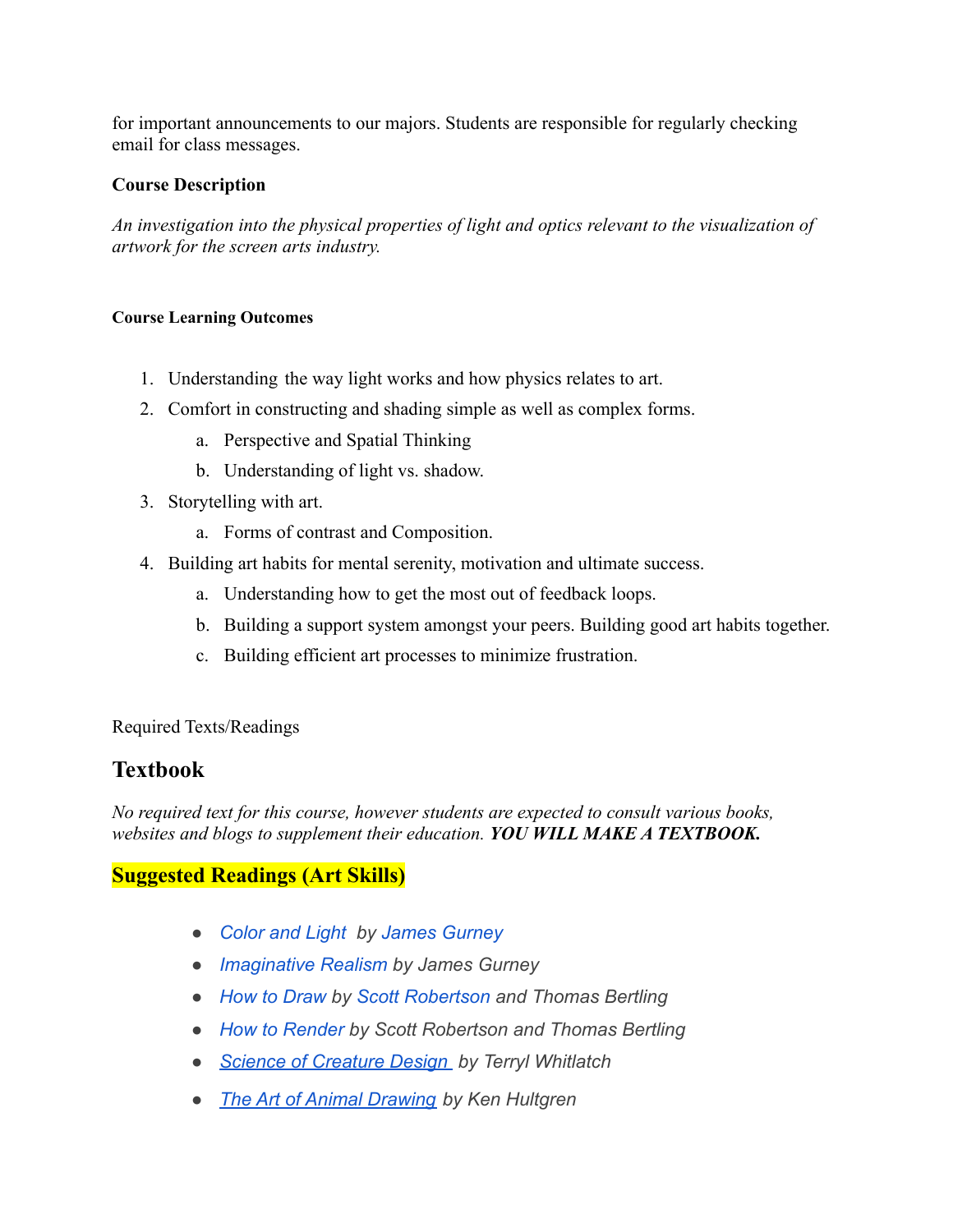- *● [Daily Painting](https://www.thriftbooks.com/w/daily-painting-paint-small-and-often-to-become-a-more-creative-productive-and-successful-artist_carol-marine/9002559/item/10187667/?gclid=CjwKCAjwvMqDBhB8EiwA2iSmPLlpXM9MQ5Y3POOd3G9Q0lnFenRhVOCXjPsunWA_rR1uGO-M0i-63hoCX4UQAvD_BwE#idiq=10187667&edition=8285500) by [Carol Marine](https://www.carolmarine.com/)*
- *● [Colour](https://www.amazon.com/Colour-Why-World-Isnt-Grey/dp/0691023867) by Hazel Rossotti*
- *● [Perspective Drawing Handbook](https://www.amazon.com/Perspective-Made-Easy-Dover-Instruction/dp/0486404730/ref=asc_df_0486404730/?tag=hyprod-20&linkCode=df0&hvadid=312138007830&hvpos=&hvnetw=g&hvrand=15648527977784579536&hvpone=&hvptwo=&hvqmt=&hvdev=c&hvdvcmdl=&hvlocint=&hvlocphy=9032139&hvtargid=pla-435509121024&psc=1&tag=&ref=&adgrpid=60258871097&hvpone=&hvptwo=&hvadid=312138007830&hvpos=&hvnetw=g&hvrand=15648527977784579536&hvqmt=&hvdev=c&hvdvcmdl=&hvlocint=&hvlocphy=9032139&hvtargid=pla-435509121024), Joseph D'Amelio*
- *● [Rapid Viz](https://www.thriftbooks.com/w/rapid-viz--a-new-method-for-the-rapid-visualization-of-ideas_kurt-hanks_larry-belliston/276016/#edition=2954143&idiq=5070328), [Larry Belliston](https://www.thriftbooks.com/a/larry-belliston/222291/) and [Kurt Hanks](https://www.thriftbooks.com/a/kurt-hanks/222292/)*
- *● [Perspective Drawing](https://www.amazon.com/Creative-Perspective-Artists-Illustrators-Instruction/dp/0486273377/ref=sr_1_2?dchild=1&keywords=Perspective+Drawing%2C+Ernest+Watson&qid=1628535837&s=books&sr=1-2), Ernest Watson*
- *● [Rendering in Pen & Ink](https://www.amazon.com/Rendering-Pen-Ink-Techniques-Illustrators/dp/0823045293/ref=sr_1_2?dchild=1&keywords=rendering+in+pen+%26+ink&qid=1628535897&s=books&sr=1-2), Arthur Guptill*
- *● [Rendering in Pencil](https://www.amazon.com/Drawing-Sketching-Pencil-Dover-Instruction/dp/0486460487/ref=sr_1_1_sspa?dchild=1&keywords=Rendering+in+Pencil&qid=1628535919&s=books&sr=1-1-spons&psc=1&spLa=ZW5jcnlwdGVkUXVhbGlmaWVyPUEyM0dXRDVJR0JGQzNZJmVuY3J5cHRlZElkPUEwMzcxNTU3MUxDSDZUV0s1REFUNSZlbmNyeXB0ZWRBZElkPUExMDM5NTQ4NDZKTDJCV1ZLMUcwJndpZGdldE5hbWU9c3BfYXRmJmFjdGlvbj1jbGlja1JlZGlyZWN0JmRvTm90TG9nQ2xpY2s9dHJ1ZQ==), Arthur Guptill*
- *● Any of the "Art of" Books like*

# **Other Readings (Habits and Mindset)**

- *● [The Power of Habit,](https://www.amazon.com/The-Power-of-Habit-Charles-Duhigg-audiobook/dp/B007EJSMC8/ref=sr_1_2?dchild=1&keywords=Habit&qid=1628536372&s=books&sr=1-2) Charles Duhigg*
- *● Mindset, Dr. Carol Dweck, ISBN 345472322*
- *● Make it Stick, Peter C. Brown, ISBN 978-0674729018*
- *● Talent Is Overrated, Geoff Colvin, ISBN 9781441605368*

#### **Other equipment / material requirements (optional)**

*See course supply list provided on the first day of the semester.*

# **Other Technology Requirements / Equipment / Material**

Students are expected to have an available laptop (PC or Mac) the Adobe Creative Suite, and access to the Microsoft Office Suite or equivalent. Regardless of platform or input, the laptop should be well-prepared for high-end graphics processing, and capable of videoconferencing (video and audio) via Zoom.

# **Library Liaison (Optional)**

*For assistance in finding library resources, you may consult: <http://libguides.sjsu.edu/animation> and/or contact MLK Librarian Elisabeth Thomas. ([elisabeth.thomas@sjsu.edu](mailto:elisabeth.thomas@sjsu.edu), or 408-808-2193.*

# **Course Requirements and Assignments**

Light & Optics focuses on the professional and technical skills needed to create effective illustrations without the benefit of direct reference material. These skills are derived from an understanding of the physical properties of light and optics, including volumetric drawing, linear perspective, atmospheric perspective, and rendering techniques.

Graphite will be the primary medium used during the class. Emphasis will be placed on executing every assignment as described with a high degree of competence and accuracy. Failing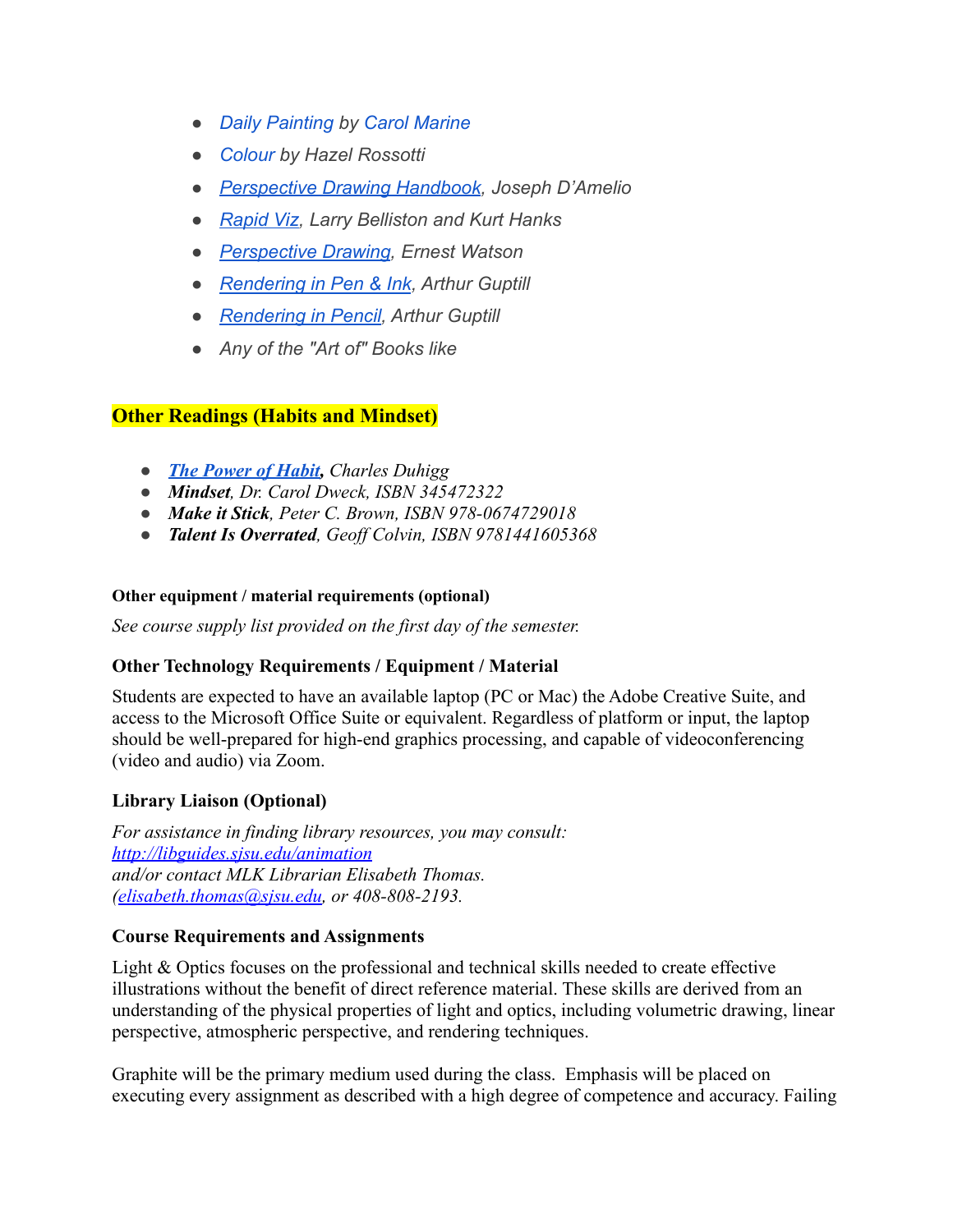to correctly follow the detailed instructions for each assignment will have a significant negative effect on your grade over time.

There will be major projects each weekend during the semester in addition to daily homework between all classes. All projects will be held to strict standards and a student's grade is dependent on how well they—and their team— meet these standards within the deadlines given.

During the semester, students will be assigned:

- HW assignments. Cumulatively  $\sim$ 25% of final grade.
- In-Class Assignments. Cumulatively  $\sim$ 10% of final grade.
- 4-5 renderings (Tower Projects) of geometric solids  $\sim$ 25% of your grade.
- 2 multi-week major renders: midterm and final project.
	- $\circ$  Each ~10% of your grade.
- $\bullet$  "333" Feedback Loops for Towers and Castles:  $\sim$ 5%
- Class notebook  $\sim$ 15% of final grade.

# **Final Examination or Evaluation**

The class "final" will consist of a portfolio of the semester's work, a final project critique, and potentially, an in-class exam, depending on the given semester.

# **Grading Information & Determination of Grades**

Students will be held accountable for meeting all deadlines with acceptable work. Directions given in class and for assignments must be followed accurately or grades will be lowered accordingly. Late work will not be accepted unless the instructor has given prior approval. Students are responsible for completing all work assigned during any absences, and absent students must make arrangements for their work to be turned in (on due date) and criticism recorded, by another student. No extra credit projects will be accepted for this class.

Class participation will be assessed and includes active engagement in critiques, intelligent questioning, peer mentoring, and proactive learning behavior.

Obviously, the quality of the work, both conceptually and its final execution, is the primary component of the grade; but as mentioned above, the student's grade is also determined by their professional attitude, their conduct, their work ethic, and their ability to meet their deadlines and the educational challenges posed by the assignments. Above all, students are graded on the intelligence they demonstrate while they pursue, question, attempt, evaluate, struggle, succeed and/or fail at their assignments.

While it is technically possible to pass this class with a grade as low as a D-, students should be aware that grades below the "B" range demonstrate a concerning lack of effort and are not considered even marginally adequate for pursuing a career in the entertainment or game industries; they also forecast poor professional prospects within our industry post-graduation. Students receiving grades of C+ or lower should therefore be on notice that their work as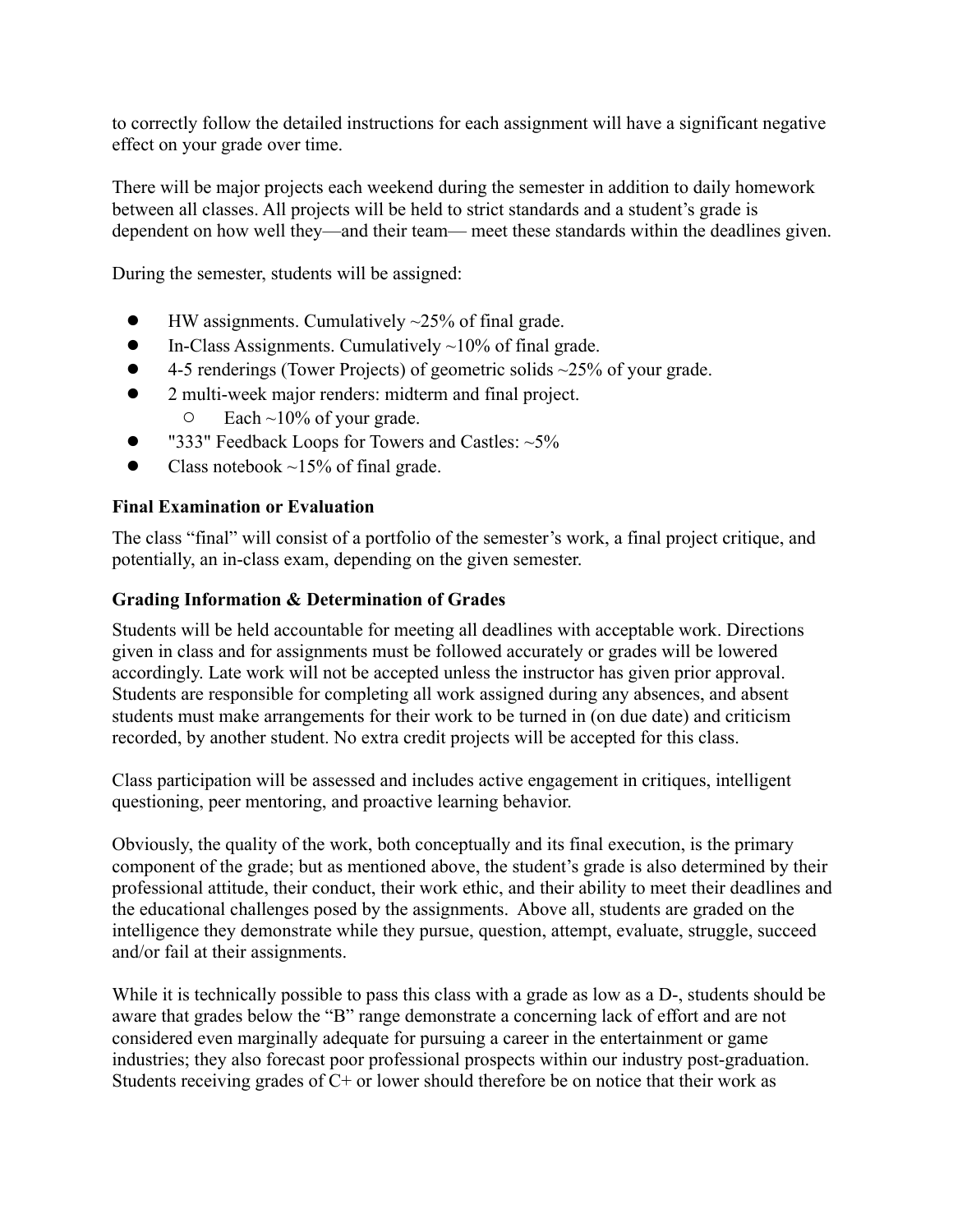completed is barely adequate to graduate and better efforts are necessary if they are to pursue this field as a career. They may want to begin planning for a career path outside our industry.

Note that "All students have the right, within a reasonable time, to know their academic scores, to review their grade-dependent work, and to be provided with explanations for the determination of their course grades." See University Policy F13-1 at http://www.sjsu.edu/senate/docs/F13-1.pdf for more details. Grades may be reviewed privately at any time by arranging a meeting with the instructor. If you want to know your grade—ask. However, be aware that since many of the grades will not be arrived at until the final day of class  $(\sim)0\%$  will be subject to final day submissions, etc.) it is difficult to say definitively what your grade will be until all the work is submitting at the end. Rest assured, in this class, most people have a good idea of where they are relative to their peers and my expectations. Focus on your efforts, not your grades, for best results.

Late work due to class absence, or any other reason, will not be accepted for grading without prior authorization from the instructor well in advance of deadlines and only for reasons that conform to professional standards. Students are responsible for completing all work assigned during any absences, and absent students must make arrangements for their work to be turned in (on due date) by another student. If an absentee student turns in work, they should make arrangements with another student to take notes for them in regards to criticisms they need to address.

Students should expect that some assignments will continue to receive criticism requiring further work on their part for several weeks, or even months, past the original deadline for the project. Failure to incorporate such changes into their work will result in the work being considered "unfinished" in regards to grading.

"Incomplete" grades are only given rarely, and only in the event of compelling personal or family emergencies and/or crises. If you do receive an incomplete you will have to complete the work on your own and have one year to submit all final materials for consideration or your grade will revert to an F.

Grading Percentage Breakdown 93.34% and above  $= A$  $93.33\% - 90\% = A$  $89.99\% - 86.67\% = B+$  $86.66\% - 83.33\% = B$  $83.32\% - 80\% = B$  $79.99\%$  -  $76.67\%$  = C+  $76.66\% - 73.33\% = C$  $73.32\%$  -  $70\%$  = C- $69.99\% - 67.67\% = D+$  $66.66\% - 63.33\% = D$  $63.32\% - 60\% = D$ 59.99 and below  $=$  F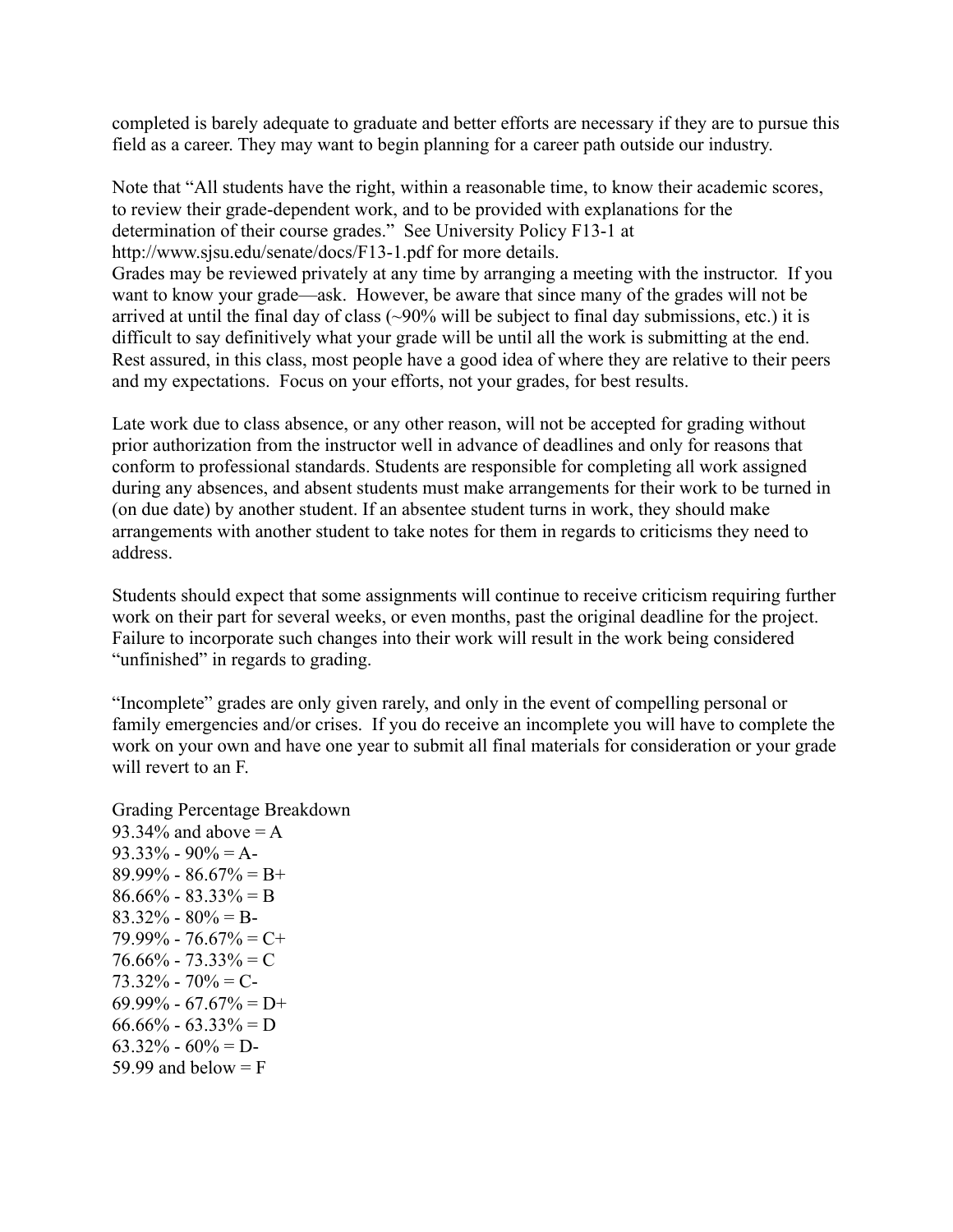Please note:

 $A =$  Excellent or Superior work; work of a top professional standard

 $B =$  Above Average; Respectable effort or results, with relatively minor flaws or corrections necessary.

 $C =$  Average; More effort necessary on the part of the student, obvious flaws, obvious corrections necessary.

 $D =$  Below Average; Poor effort and results

 $F =$  Failure; Exceptionally Poor effort and/or results.

- **Students should expect and plan their schedules to accommodate significant homework periods after each class session.** Students are expected to bring and maintain prepared materials and be ready to work at the beginning of—and throughout—each class session. Failure to do so will affect one's grade. It is always the student's responsibility to be prepared for class even if absent from the previous class.
	- Not all Zoom Recordings will be shared. Make sure you participate in the virtual classroom and show up.
- **● Students will receive significant homework assignments every class, with potentially even assignments via email during the week.**
	- **○ Several assignments may ultimately overlap at times, and students should expect a considerable amount of work in their final semester.**
- A final critique will be held on the final exam day at the time and date indicated by the university final exam schedule. Please consult the sjsu.com website to reserve those times in your calendar immediately.
- **● For further information about classroom activities, please refer to handouts on Google Drive as well as Canvas.**

# **Classroom Protocol**

All Animation/Illustration students are expected to conduct themselves in a professional manner at all times, whether in person or online.

Whether in class or working after hours, students must respect the facilities and fellow students and are expected to present themselves and their work in a clean professional manner. Students will be held accountable for both classroom participation and contributing to the creation of a positive atmosphere for education.

Classes and events are to be treated as business appointments and students are expected to be in attendance, fully prepared, fully engaged, and on time. Fully prepared means having all necessary materials needed to work on class projects, having prepared according to instructions, and having made significant progress on assignments from the previous class. Failure to accomplish any of the above will significantly lower your grade.